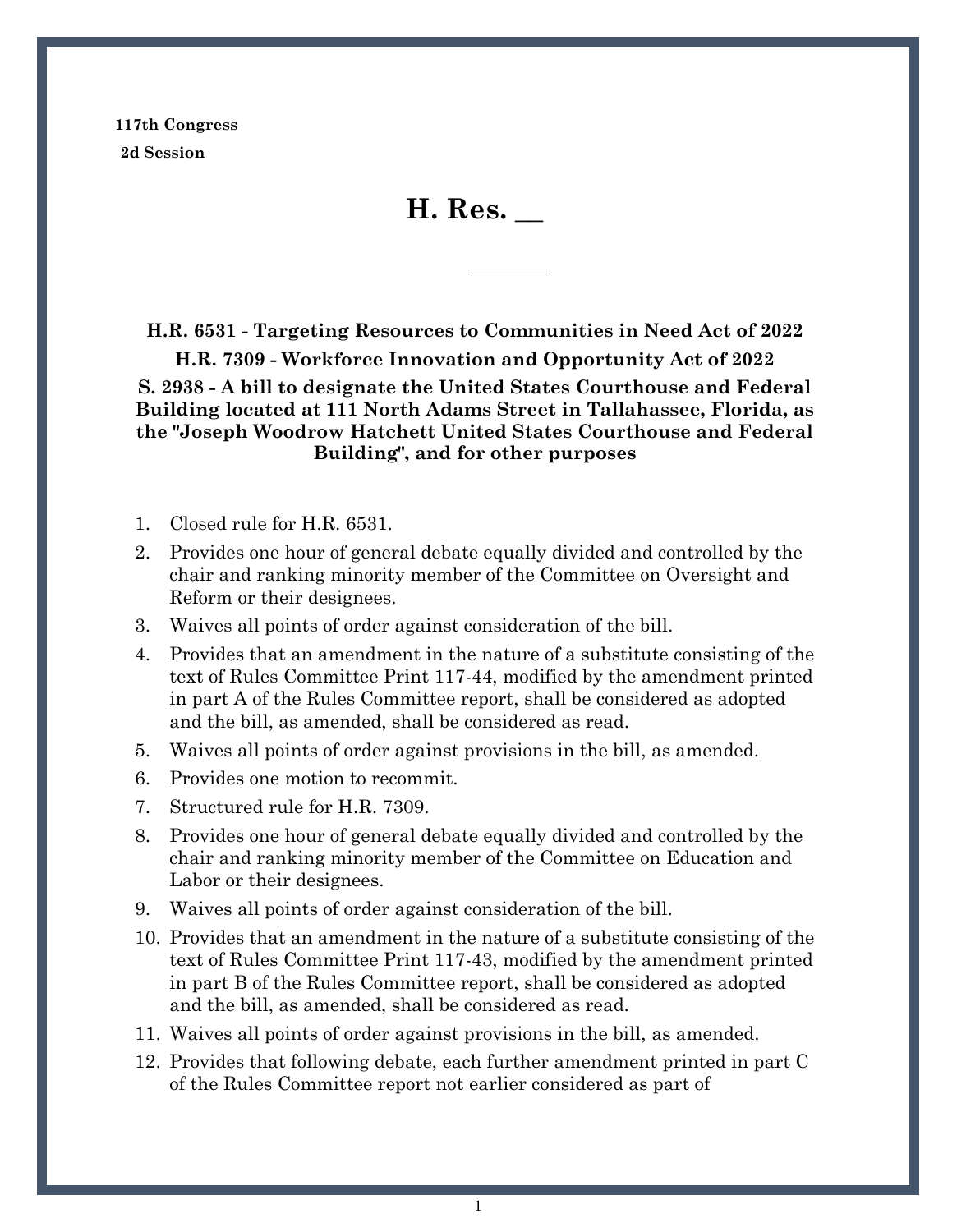amendments en bloc pursuant to section 4 shall be considered only in the order printed in the report, may be offered only by a Member designated in the report, shall be considered as read, shall be debatable for the time specified in the report equally divided and controlled by the proponent and an opponent, may be withdrawn by the proponent at any time before the question is put thereon, shall not be subject to amendment, and shall not be subject to a demand for division of the question.

- 13. Section 4 provides that at any time after debate the chair of the Committee on Education and Labor or his designee may offer amendments en bloc consisting of further amendments printed in part C of the Rules Committee report not earlier disposed of. Amendments en bloc shall be considered as read, shall be debatable for 20 minutes equally divided and controlled by the chair and ranking minority member of the Committee on Education and Labor or their designees, shall not be subject to amendment, and shall not be subject to a demand for division of the question.
- 14. Waives all points of order against the amendments printed in part C of the report and amendments en bloc described in section 4 of the resolution.
- 15. Provides one motion to recommit.
- 16. Closed rule for S. 2398.
- 17. Provides one hour of debate equally divided among and controlled by the chair and ranking minority member of the Committee on Oversight and Reform and the chair and ranking minority member of the Committee on Transportation and Infrastructure or their designees.
- 18. Waives all points of order against consideration of the bill.
- 19. Provides that an amendment in the nature of a substitute consisting of the text of Rules Committee Print 117-45 shall be considered as adopted and the bill, as amended, shall be considered as read.
- 20. Waives all points of order against provisions in the bill, as amended.
- 21. Provides one motion to commit.
- 22. Provides that House Resolution 1118 is hereby adopted.

## **RESOLUTION**

*Resolved,* That upon adoption of this resolution it shall be in order to consider in the House the bill (H.R. 6531) to provide an increased allocation of funding under certain programs for assistance in areas of persistent poverty, and for other purposes. All points of order against consideration of the bill are waived. An amendment in the nature of a substitute consisting of the text of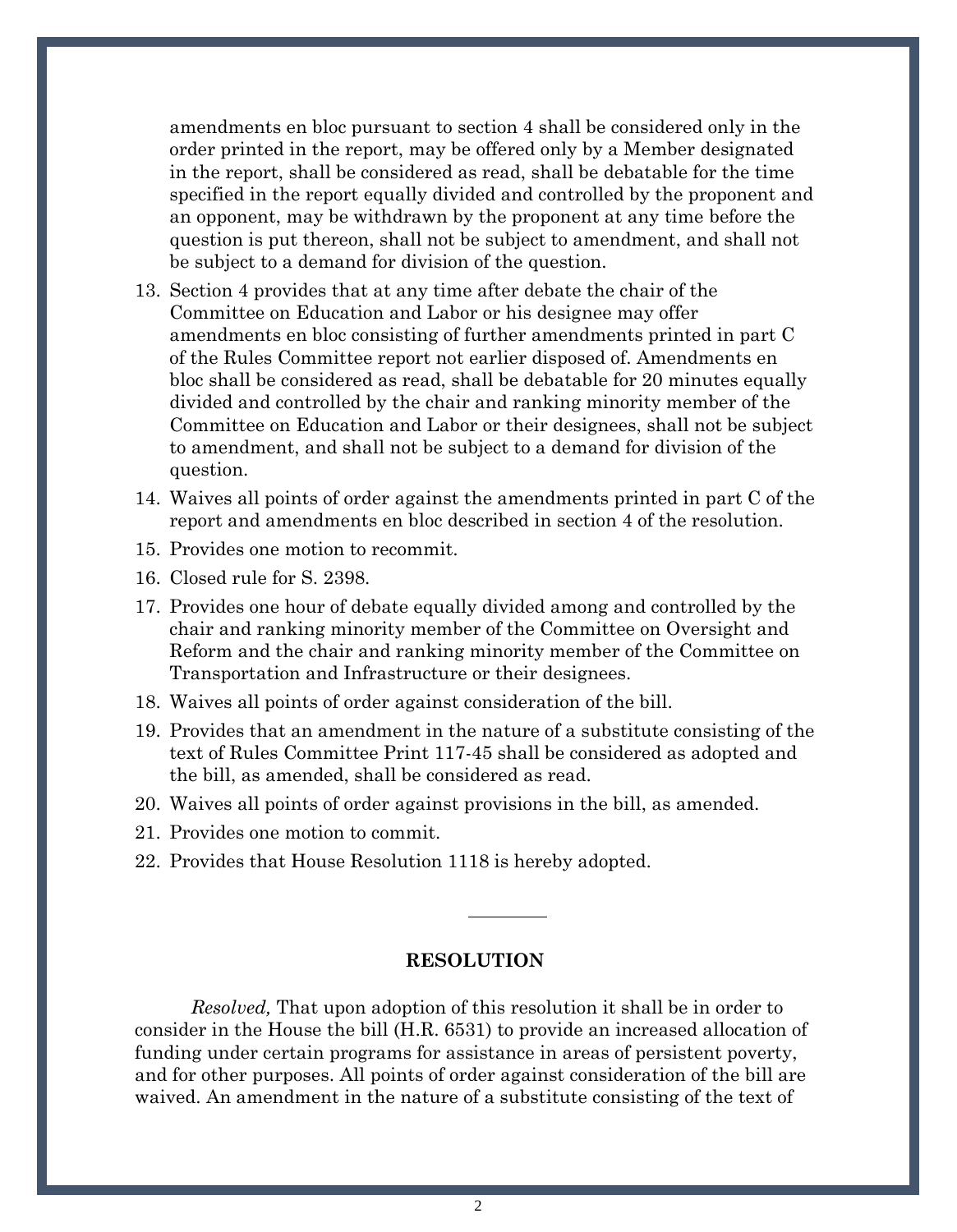Rules Committee Print 117–44, modified by the amendment printed in part A of the report of the Committee on Rules accompanying this resolution, shall be considered as adopted. The bill, as amended, shall be considered as read. All points of order against provisions in the bill, as amended, are waived. The previous question shall be considered as ordered on the bill, as amended, and on any further amendment thereto, to final passage without intervening motion except: (1) one hour of debate equally divided and controlled by the chair and ranking minority member of the Committee on Oversight and Reform or their respective designees; and (2) one motion to recommit.

Sec. 2. Upon adoption of this resolution it shall be in order to consider in the House the bill (H.R. 7309) to reauthorize the Workforce Innovation and Opportunity Act. All points of order against consideration of the bill are waived. In lieu of the amendment in the nature of a substitute recommended by the Committee on Education and Labor now printed in the bill, an amendment in the nature of a substitute consisting of the text of Rules Committee Print 117– 43, modified by the amendment printed in part B of the report of the Committee on Rules accompanying this resolution, shall be considered as adopted. The bill, as amended, shall be considered as read. All points of order against provisions in the bill, as amended, are waived. The previous question shall be considered as ordered on the bill, as amended, and on any further amendment thereto, to final passage without intervening motion except: (1) one hour of debate equally divided and controlled by the chair and ranking minority member of the Committee on Education and Labor or their respective designees; (2) the further amendments described in section 3 of this resolution; (3) the amendments en bloc described in section 4 of this resolution; and (4) one motion to recommit.

Sec. 3. After debate pursuant to section 2 of this resolution, each further amendment printed in part C of the report of the Committee on Rules not earlier considered as part of amendments en bloc pursuant to section 4 of this resolution shall be considered only in the order printed in the report, may be offered only by a Member designated in the report, shall be considered as read, shall be debatable for the time specified in the report equally divided and controlled by the proponent and an opponent, may be withdrawn by the proponent at any time before the question is put thereon, shall not be subject to amendment, and shall not be subject to a demand for division of the question.

Sec. 4. It shall be in order at any time after debate pursuant to section 2 of this resolution for the chair of the Committee on Education and Labor or his designee to offer amendments en bloc consisting of further amendments printed in part C of the report of the Committee on Rules accompanying this resolution not earlier disposed of. Amendments en bloc offered pursuant to this section shall be considered as read, shall be debatable for 20 minutes equally divided and controlled by the chair and ranking minority member of the Committee on Education and Labor or their respective designees, shall not be subject to amendment, and shall not be subject to a demand for division of the question.

Sec. 5. All points of order against the further amendments printed in part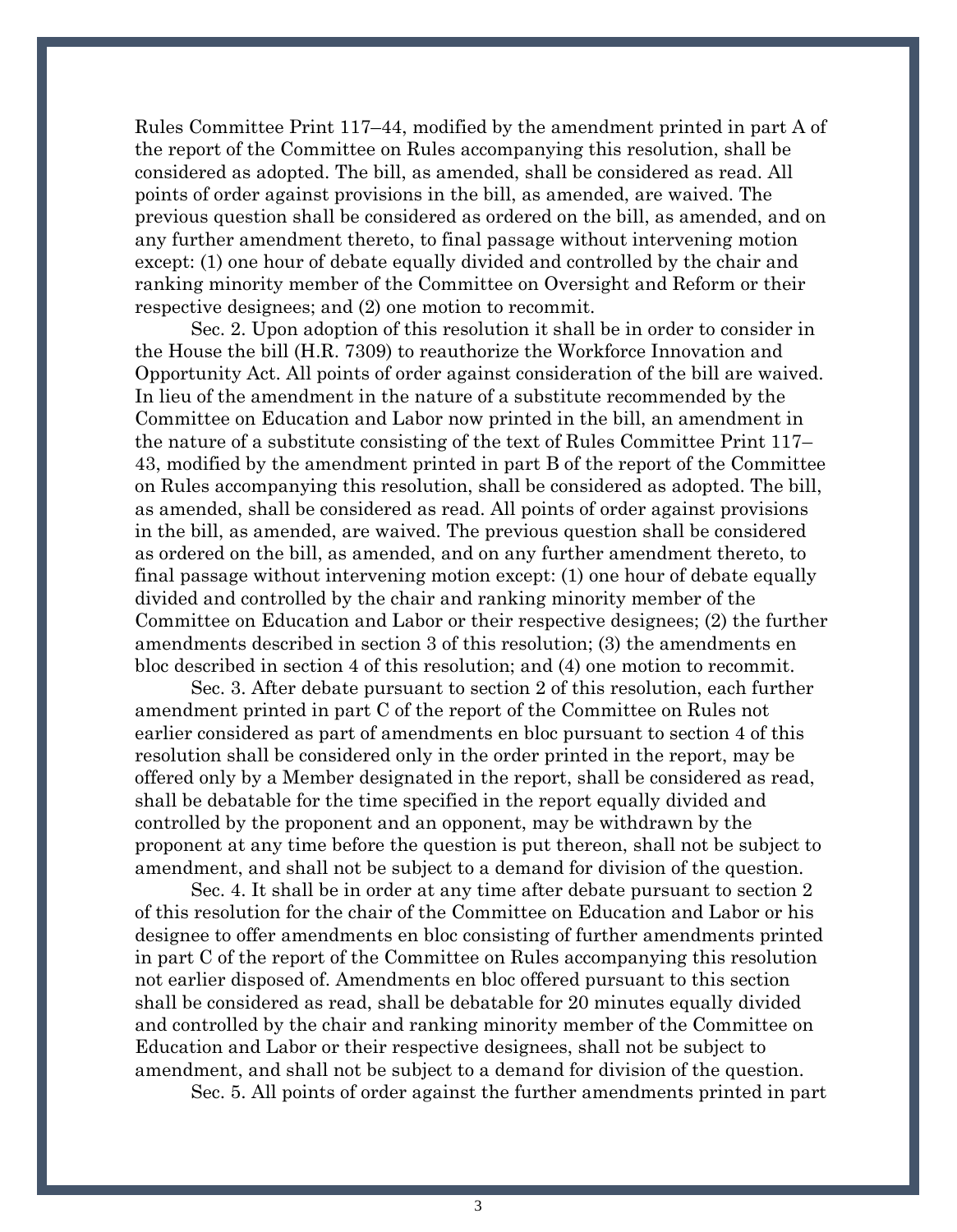C of the report of the Committee on Rules or amendments en bloc described in section 4 of this resolution are waived.

Sec. 6. Upon adoption of this resolution it shall be in order to consider in the House the bill (S. 2938) to designate the United States Courthouse and Federal Building located at 111 North Adams Street in Tallahassee, Florida, as the ''Joseph Woodrow Hatchett United States Courthouse and Federal Building'', and for other purposes. All points of order against consideration of the bill are waived. An amendment in the nature of a substitute consisting of the text of Rules Committee Print 117–45 shall be considered as adopted. The bill, as amended, shall be considered as read. All points of order against provisions in the bill, as amended, are waived. The previous question shall be considered as ordered on the bill, as amended, and on any further amendment thereto, to final passage without intervening motion except: (1) one hour of debate equally divided among and controlled by the chair and ranking minority member of the Committee on Oversight and Reform or their respective designees and the chair and ranking minority member of the Committee on Transportation and Infrastructure or their respective designees; and (2) one motion to commit.

Sec. 7. House Resolution 1118 is hereby adopted.

## **SUMMARY OF AMENDMENT TO H.R. 6531 IN PART A PROPOSED TO BE CONSIDERED AS ADOPTED**

| Sponsor     | # Description                                         |
|-------------|-------------------------------------------------------|
| 1. Maloney, | #4 (MANAGER'S) Makes technical and clarifying changes |
| Carolyn     | regarding U.S. territories.                           |
| (NY)        |                                                       |

## **SUMMARY OF AMENDMENT TO H.R. 7309 IN PART B PROPOSED TO BE CONSIDERED AS ADOPTED**

**Sponsor # Description [1. Scott,](https://amendments-rules.house.gov/amendments/Mgr_001_xml220516084837065.pdf)  [Bobby \(VA\)](https://amendments-rules.house.gov/amendments/Mgr_001_xml220516084837065.pdf)** #60 **(LATE) (REVISED) (MANAGER'S)** Clarifies funding cap to one-stop infrastructure costs, revises several definitions, and makes several technical changes.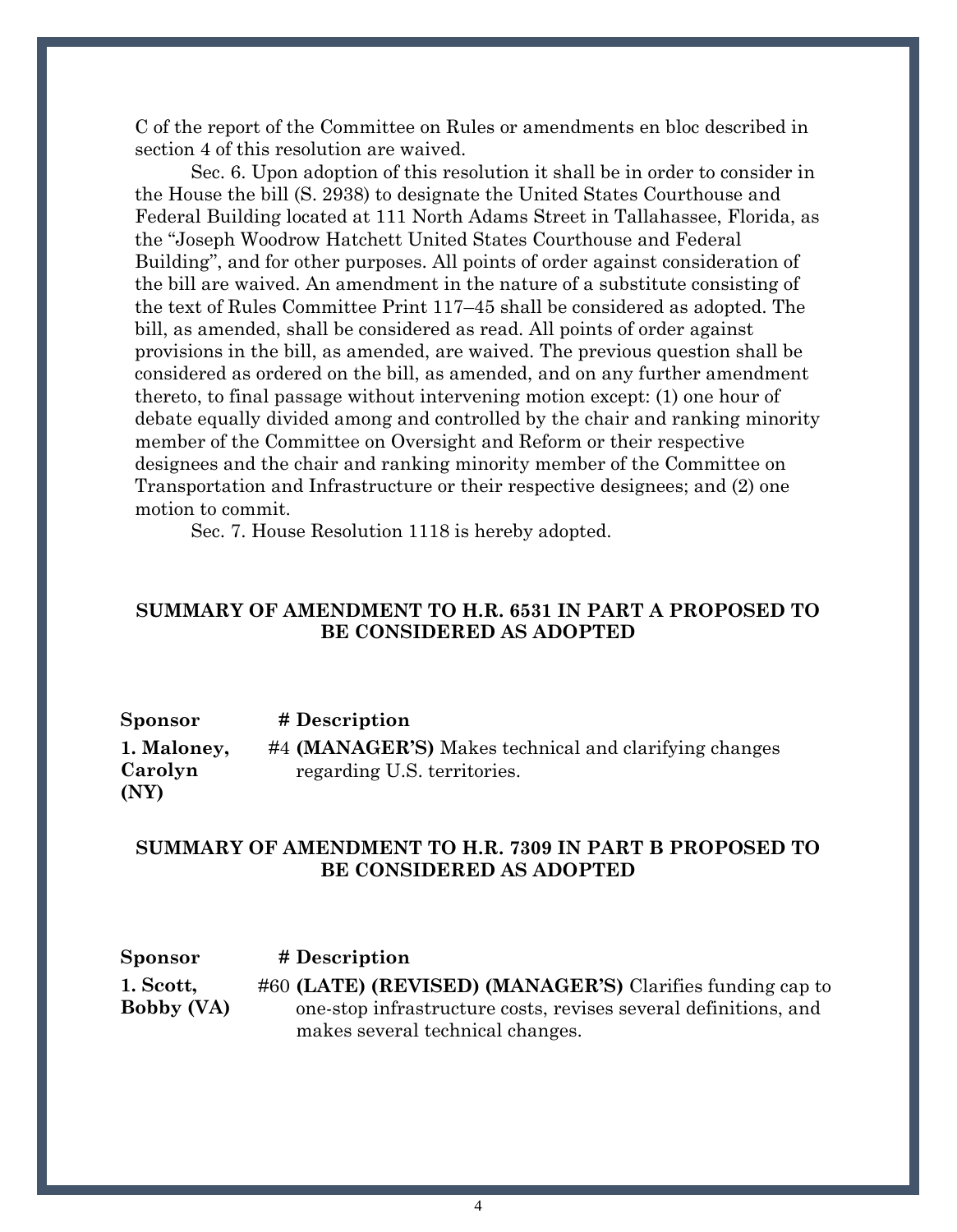## **SUMMARY OF AMENDMENTS TO H.R. 7309 IN PART C PROPOSED TO BE MADE IN ORDER**

(summaries derived from information provided by sponsors)

| <b>Sponsor</b>                                                                                                                                                                                                                                                                                                                              | # Description                                                                                                                                                                                   | Debate<br><b>Time</b>  |
|---------------------------------------------------------------------------------------------------------------------------------------------------------------------------------------------------------------------------------------------------------------------------------------------------------------------------------------------|-------------------------------------------------------------------------------------------------------------------------------------------------------------------------------------------------|------------------------|
| 1. Bice $(OK),$<br>Jacobs, Sara<br>(CA)                                                                                                                                                                                                                                                                                                     | #17 Expands the use of funds in three WIOA<br>programs for public private partnerships to<br>create job training programs for in-demand jobs.                                                   | $(10 \text{ minutes})$ |
| 2. Blunt<br>Rochester<br>(DE)                                                                                                                                                                                                                                                                                                               | #9 (REVISED) Provides supports to small<br>businesses in the summer and year-round<br>employment program for youth.                                                                             | $(10 \text{ minutes})$ |
| 3. Blunt<br>Rochester<br>(DE),<br>Horsford<br>(NV),<br><b>Neguse</b><br>(CO),<br>Demings<br>(FL), Kelly,<br>Robin (IL),<br>Morelle<br>(NY),<br>McBath<br>(GA),<br>Jacobs, Sara<br>(CA),<br>Johnson,<br>Hank (GA),<br>Newman<br>(IL),<br>Manning<br>(NC), Adams<br>(NC), Moore<br>(WI),<br><b>Cleaver</b><br>(MO),<br>Barragán<br>(CA), Dean | #27 (REVISED) Provides grants for year-round job (10 minutes)<br>training and workforce programs to support<br>opportunity youth in communities<br>disproportionately affected by gun violence. |                        |
|                                                                                                                                                                                                                                                                                                                                             |                                                                                                                                                                                                 |                        |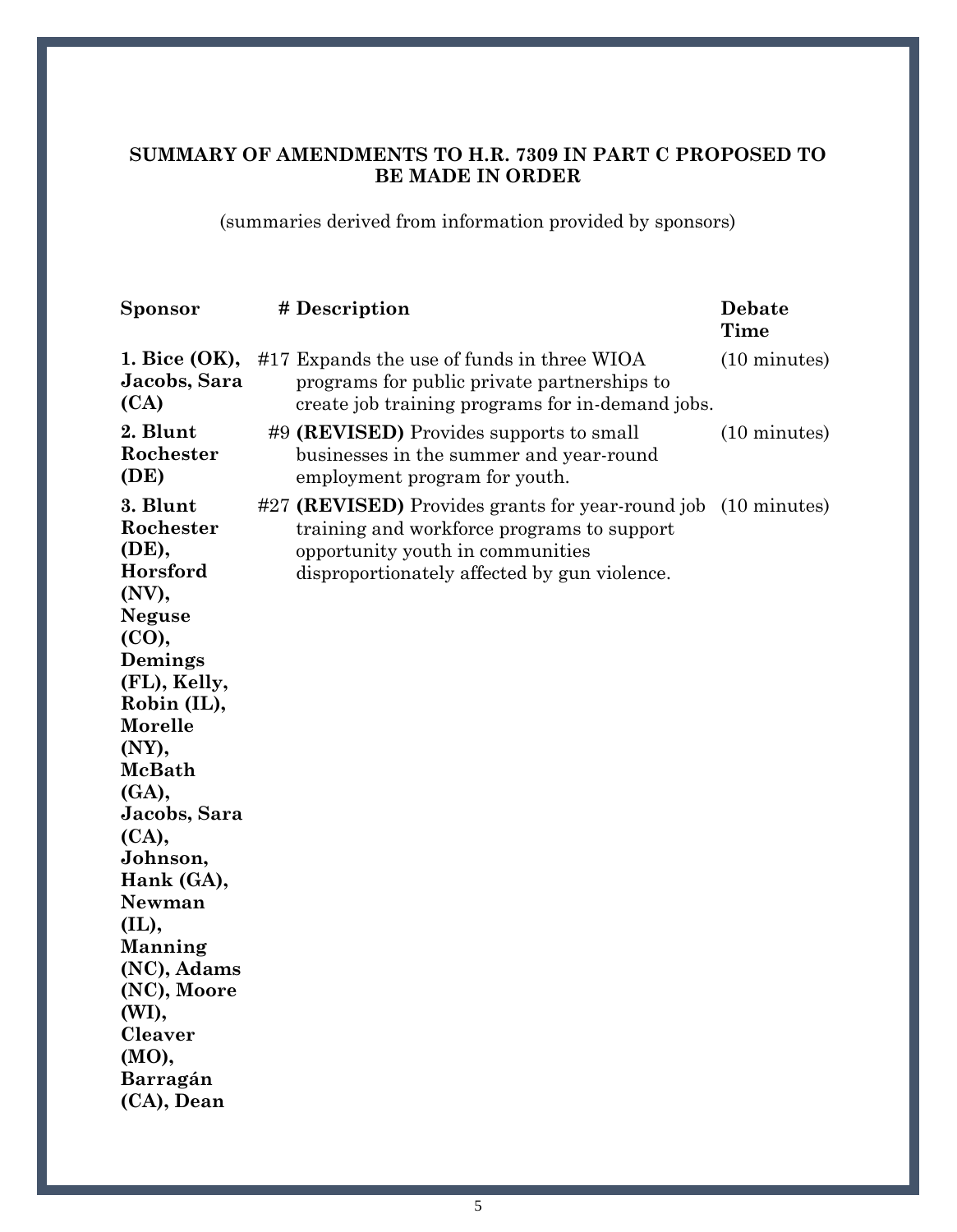**[\(PA\), Kilmer](https://amendments-rules.house.gov/amendments/BLUNTR_088_xml220513210649751.pdf)  [\(WA\),](https://amendments-rules.house.gov/amendments/BLUNTR_088_xml220513210649751.pdf)  [Larson,](https://amendments-rules.house.gov/amendments/BLUNTR_088_xml220513210649751.pdf)  [John \(CT\),](https://amendments-rules.house.gov/amendments/BLUNTR_088_xml220513210649751.pdf)  [Evans \(PA\),](https://amendments-rules.house.gov/amendments/BLUNTR_088_xml220513210649751.pdf)  [Mfume,](https://amendments-rules.house.gov/amendments/BLUNTR_088_xml220513210649751.pdf)  [Kweisi \(MD\),](https://amendments-rules.house.gov/amendments/BLUNTR_088_xml220513210649751.pdf)  [Bush, Cori](https://amendments-rules.house.gov/amendments/BLUNTR_088_xml220513210649751.pdf)  [\(MO\),](https://amendments-rules.house.gov/amendments/BLUNTR_088_xml220513210649751.pdf)  [Underwood](https://amendments-rules.house.gov/amendments/BLUNTR_088_xml220513210649751.pdf)  [\(IL\), Thompson,](https://amendments-rules.house.gov/amendments/BLUNTR_088_xml220513210649751.pdf)  [Mike \(CA\),](https://amendments-rules.house.gov/amendments/BLUNTR_088_xml220513210649751.pdf)  [Carter, Troy](https://amendments-rules.house.gov/amendments/BLUNTR_088_xml220513210649751.pdf)  [\(LA\), Davis,](https://amendments-rules.house.gov/amendments/BLUNTR_088_xml220513210649751.pdf)  [Danny K.](https://amendments-rules.house.gov/amendments/BLUNTR_088_xml220513210649751.pdf)  [\(IL\), Payne,](https://amendments-rules.house.gov/amendments/BLUNTR_088_xml220513210649751.pdf)  [Jr. \(NJ\),](https://amendments-rules.house.gov/amendments/BLUNTR_088_xml220513210649751.pdf)  [Jeffries](https://amendments-rules.house.gov/amendments/BLUNTR_088_xml220513210649751.pdf)  [\(NY\),](https://amendments-rules.house.gov/amendments/BLUNTR_088_xml220513210649751.pdf)  [Maloney,](https://amendments-rules.house.gov/amendments/BLUNTR_088_xml220513210649751.pdf)  [Carolyn](https://amendments-rules.house.gov/amendments/BLUNTR_088_xml220513210649751.pdf)  [\(NY\), Sewell](https://amendments-rules.house.gov/amendments/BLUNTR_088_xml220513210649751.pdf)  [\(AL\), Lee,](https://amendments-rules.house.gov/amendments/BLUNTR_088_xml220513210649751.pdf)  [Barbara](https://amendments-rules.house.gov/amendments/BLUNTR_088_xml220513210649751.pdf)  [\(CA\),](https://amendments-rules.house.gov/amendments/BLUNTR_088_xml220513210649751.pdf)  [Velázquez](https://amendments-rules.house.gov/amendments/BLUNTR_088_xml220513210649751.pdf)  [\(NY\), Norton](https://amendments-rules.house.gov/amendments/BLUNTR_088_xml220513210649751.pdf)  [\(DC\), Hayes](https://amendments-rules.house.gov/amendments/BLUNTR_088_xml220513210649751.pdf)  [\(CT\),](https://amendments-rules.house.gov/amendments/BLUNTR_088_xml220513210649751.pdf)  [Pressley](https://amendments-rules.house.gov/amendments/BLUNTR_088_xml220513210649751.pdf)  [\(MA\),](https://amendments-rules.house.gov/amendments/BLUNTR_088_xml220513210649751.pdf)  [Schneider](https://amendments-rules.house.gov/amendments/BLUNTR_088_xml220513210649751.pdf)  [\(IL\),](https://amendments-rules.house.gov/amendments/BLUNTR_088_xml220513210649751.pdf)  [Strickland](https://amendments-rules.house.gov/amendments/BLUNTR_088_xml220513210649751.pdf)  [\(WA\), Case](https://amendments-rules.house.gov/amendments/BLUNTR_088_xml220513210649751.pdf)  [\(HI\), Casten \(IL\),](https://amendments-rules.house.gov/amendments/BLUNTR_088_xml220513210649751.pdf)  [McEachin](https://amendments-rules.house.gov/amendments/BLUNTR_088_xml220513210649751.pdf)  [\(VA\), Tlaib](https://amendments-rules.house.gov/amendments/BLUNTR_088_xml220513210649751.pdf)  [\(MI\), Matsui](https://amendments-rules.house.gov/amendments/BLUNTR_088_xml220513210649751.pdf)  [\(CA\), Wilson,](https://amendments-rules.house.gov/amendments/BLUNTR_088_xml220513210649751.pdf)  [Frederica](https://amendments-rules.house.gov/amendments/BLUNTR_088_xml220513210649751.pdf)  [\(FL\), Clarke,](https://amendments-rules.house.gov/amendments/BLUNTR_088_xml220513210649751.pdf)  [Yvette \(NY\)](https://amendments-rules.house.gov/amendments/BLUNTR_088_xml220513210649751.pdf)**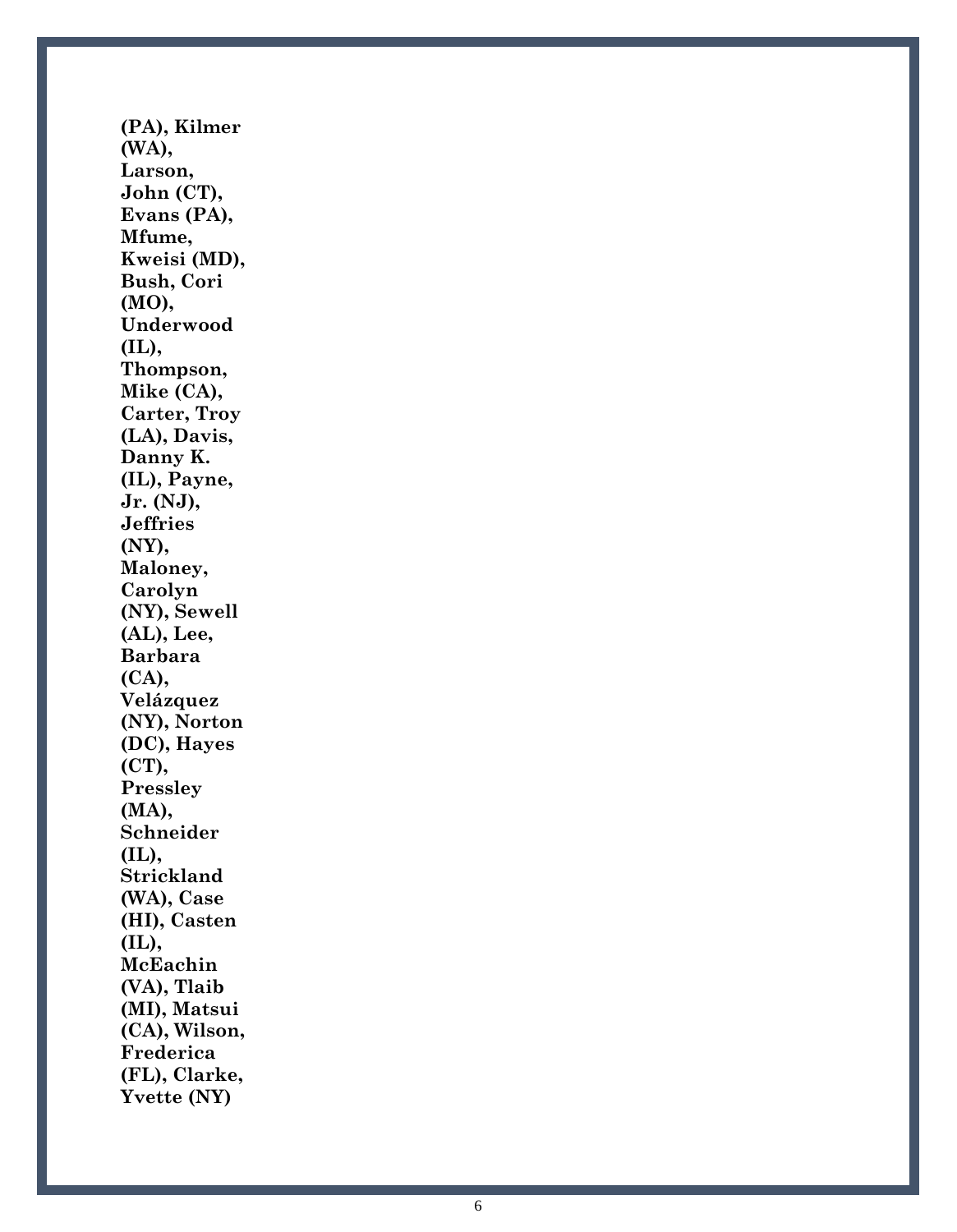| 4. Bowman<br>(NY)                                 | #18 Strengthens connectivity between K-12<br>education and local work workforce<br>development boards by adding language for<br>standing committees to support alignment,<br>coordination, and continuity with K-12<br>education providers.                                               | $(10 \text{ minutes})$ |
|---------------------------------------------------|-------------------------------------------------------------------------------------------------------------------------------------------------------------------------------------------------------------------------------------------------------------------------------------------|------------------------|
| 5. Bowman<br>(NY)                                 | #19 Ensures State Workforce Development Boards<br>include a youth representative in its<br>membership.                                                                                                                                                                                    | (10 minutes)           |
| 6. Bustos<br>(IL),<br>Lawrence<br>(MI)            | #2 (REVISED) Increases funding for National<br>Dislocated Worker Grants and ensure workers<br>who are dislocated by automation are included<br>in WIOA programs. Defines "automation" under<br>WIOA.                                                                                      | $(10 \text{ minutes})$ |
| 7.<br>Cartwright<br>(PA)                          | #55 (LATE) Adds transportation to the allowable<br>uses of funds for YouthBuild program<br>participants with disabilities.                                                                                                                                                                | $(10 \text{ minutes})$ |
| 8. Case (HI),<br>Kahele (HI)                      | #50 (REVISED) Adds a GAO report on the unique<br>challenges unemployed and low-income Native<br>Americans, Alaska Natives, and Native<br>Hawaiians face in the labor market and<br>provides recommendations for improving their<br>access to federal employment and training<br>services. | $(10 \text{ minutes})$ |
| 9. Cohen<br>(TN)                                  | #8 Ensures that relevant subject matter experts,<br>professionals, and community leaders may be<br>included as members of local workforce<br>development boards.                                                                                                                          | $(10 \text{ minutes})$ |
| 10. Golden<br>(ME)                                | #56 (LATE) Adds "provide access to broadband<br>internet service, including for rural<br>communities" to the list of programs, services,<br>and activities that one-stop centers provide.                                                                                                 | $(10 \text{ minutes})$ |
| 11. Good<br>(VA)                                  | #32 Strikes language from the bill that prevents<br>non-registered apprenticeships from receiving<br>WIOA funding.                                                                                                                                                                        | $(10 \text{ minutes})$ |
| 12.<br>Gottheimer<br>(NJ)                         | #48 Ensures that veterans are eligible for career<br>and training services.                                                                                                                                                                                                               | $(10 \text{ minutes})$ |
| 13. Harder<br>(CA),<br>Fitzpatrick<br>(PA), Pocan | #38 Clarifies eligibility and encourages inclusion of<br>community-based out of school time<br>organizations operating youth workforce<br>readiness programs in the federal workforce                                                                                                     | $(10 \text{ minutes})$ |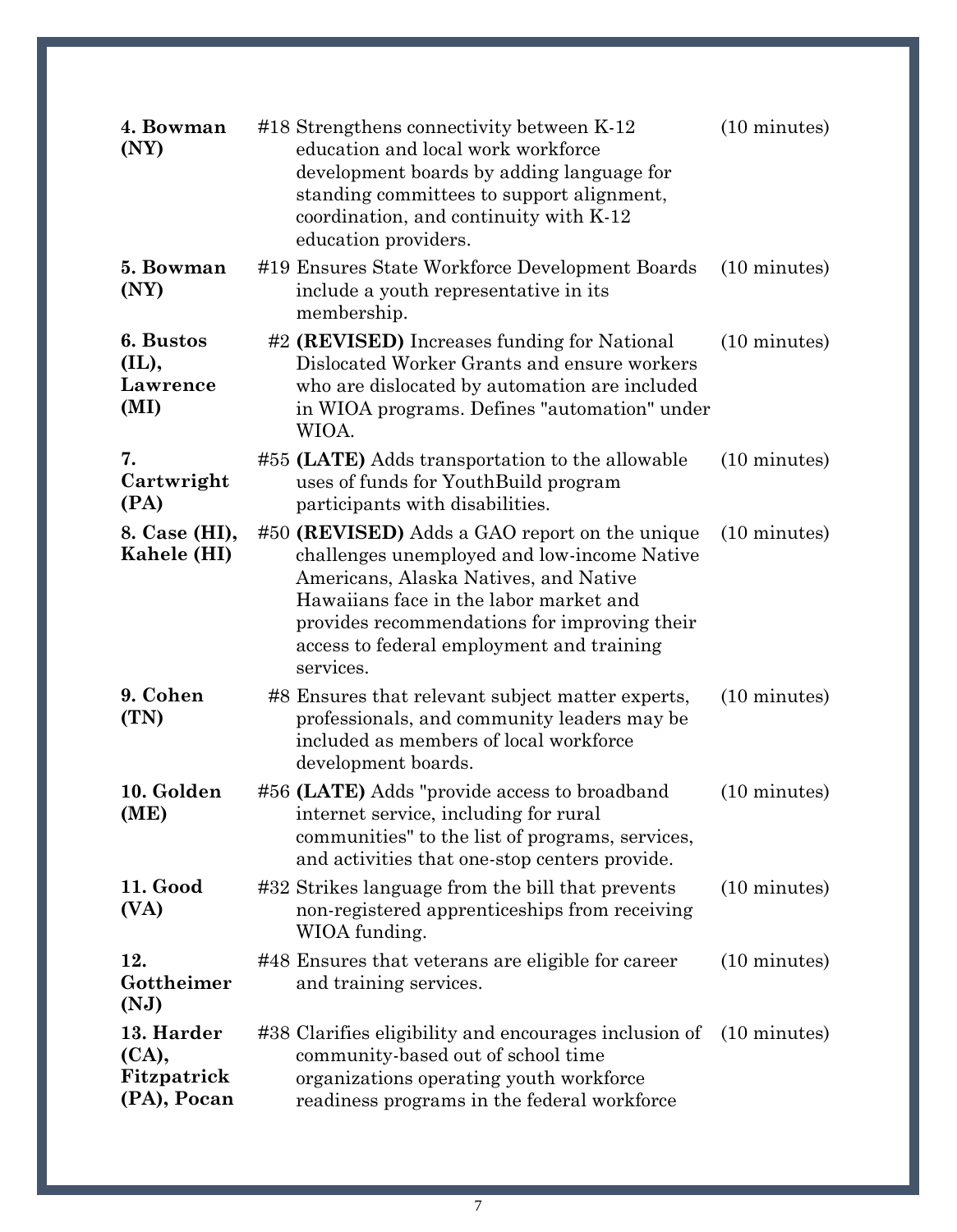| (WI), Upton<br>(MI)                       | development system.                                                                                                                                                                                                                                                                                                                                                                                                                                                                                              |                        |
|-------------------------------------------|------------------------------------------------------------------------------------------------------------------------------------------------------------------------------------------------------------------------------------------------------------------------------------------------------------------------------------------------------------------------------------------------------------------------------------------------------------------------------------------------------------------|------------------------|
| 14. Harder<br>(CA)                        | #54 (LATE) Adds priority language to the<br>competitive Sector Partnership grants to target<br>areas where the local unemployment rate is<br>higher than that national unemployment rate.                                                                                                                                                                                                                                                                                                                        | $(10 \text{ minutes})$ |
| 15. Horsford<br>(NV),<br>Horsford<br>(NV) | #51 (REVISED) Directs States to make publicly<br>available performance accountability indicators<br>and performance measures for each recognized<br>postsecondary credential that is obtained by any<br>program participant of a core program; and<br>instructs the Secretaries of Labor and<br>Education to develop and disseminate an<br>objective statistical model based on actual<br>economic conditions in States that will be used<br>to make adjustments in the State adjusted<br>levels of performance. | $(10 \text{ minutes})$ |
| 16. Jackson<br>Lee (TX)                   | #23 Ensures access for women and girls to STEM<br>education (science, technology, engineering,<br>math).                                                                                                                                                                                                                                                                                                                                                                                                         | $(10 \text{ minutes})$ |
| 17. Jackson<br>Lee (TX)                   | #24 Directs the Secretary to encourage HBCUs<br>(historically Black colleges and universities),<br>minority-serving institutions, and Tribally<br>Controlled colleges and institutions to apply for<br>assistance under this Act to provide job skills<br>training and educational services, and to<br>prioritize applications for assistance from such<br>entities.                                                                                                                                             | $(10 \text{ minutes})$ |
| 18. Jacobs,<br>Chris (NY)                 | #57 (LATE) Requires states to provide a timeline<br>for awarding grants and contracts for adult<br>basic education in the Unified State Plan and<br>specifies grants and contacts for adult basic<br>education must be distributed in a timely<br>manner.                                                                                                                                                                                                                                                        | $(10 \text{ minutes})$ |
| 19. Jacobs,<br>Sara (CA)                  | #7 Enables up to 5 percent of local Title I Adult<br>and Dislocated Worker funds to be used for<br>supportive services without demonstrating that<br>the participants could not obtain supportive<br>services through other programs, so long as the<br>worker is participating in a training program.                                                                                                                                                                                                           | $(10 \text{ minutes})$ |
| 20. Jayapal<br>(WA)                       | #15 (REVISED) Authorizes the Secretary of Labor<br>to conduct a study on the development of career                                                                                                                                                                                                                                                                                                                                                                                                               | $(10 \text{ minutes})$ |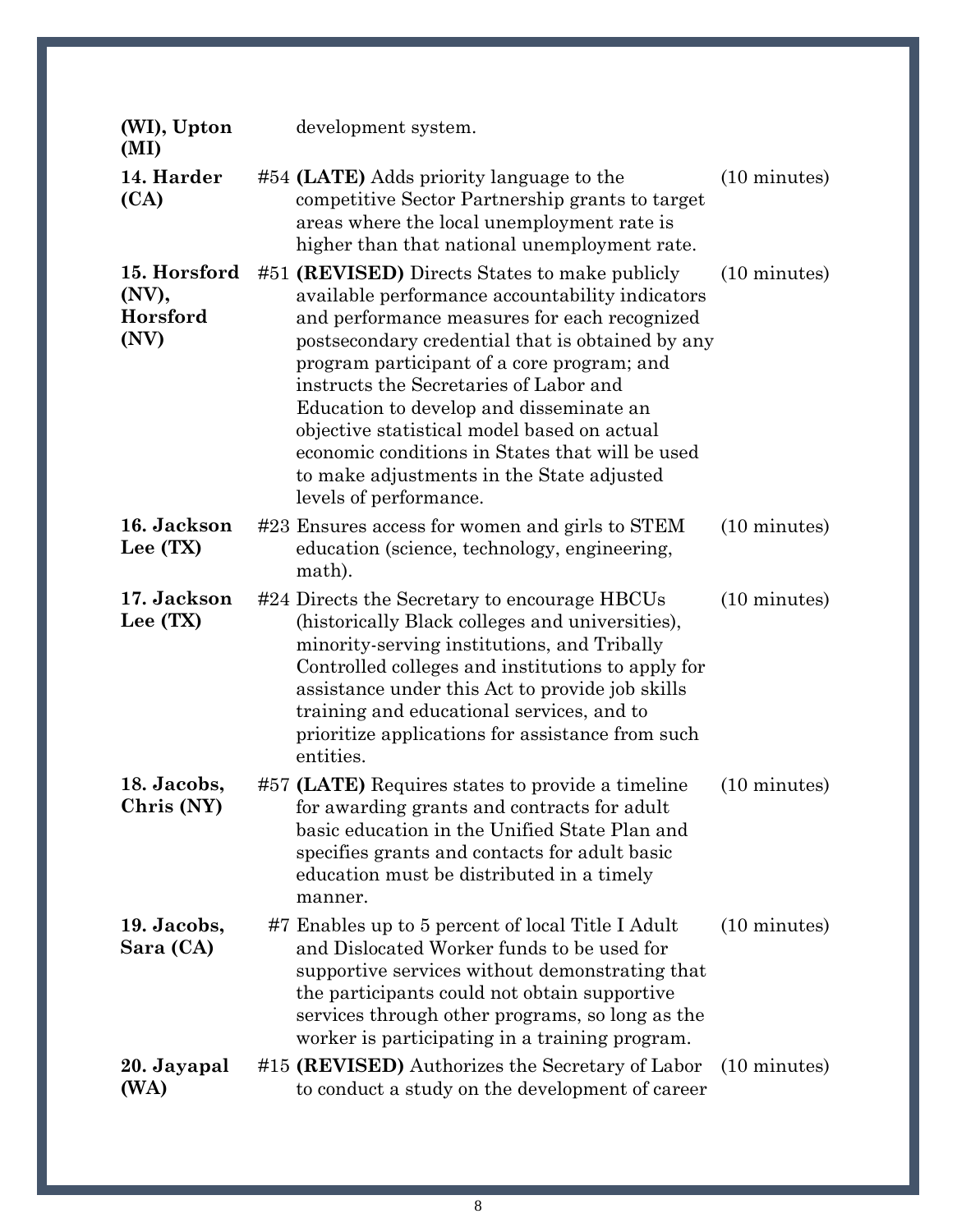|                                                                        | pathways, national training standards,<br>apprenticeship programs, and other workforce<br>development initiatives for domestic workers<br>and how those programs may affect the wages of<br>those workers.                                                                                                                                                                                                                |
|------------------------------------------------------------------------|---------------------------------------------------------------------------------------------------------------------------------------------------------------------------------------------------------------------------------------------------------------------------------------------------------------------------------------------------------------------------------------------------------------------------|
| 21. Kaptur<br>(OH), Kelly,<br>Mike (PA),<br>Dingell (MI),<br>Ryan (OH) | #30 (REVISED) Directs the Secretary of Labor, in<br>$(10 \text{ minutes})$<br>coordination with relevant federal agencies, to<br>conduct a study examining auto mechanic<br>workforce shortage issues, and how Federal<br>agencies are adjusting training programs or<br>providing a higher number of apprenticeships to<br>deal with advanced modern technology in<br>automobiles and EVs.                               |
| 22. Kilmer<br>(WA)                                                     | #46 (REVISED) Directs research and best practice<br>$(10 \text{ minutes})$<br>recommendations related to the impact of access<br>to certain Federal programs on jobseekers'<br>economic self-sufficiency.                                                                                                                                                                                                                 |
| 23.<br>Lawrence<br>(MI)                                                | #29 (REVISED) Ensures One-Stop Centers service (10 minutes)<br>individuals seeking upskilling to maintain<br>employment.                                                                                                                                                                                                                                                                                                  |
| 24.<br>Lawrence<br>(MI)                                                | #43 Limits reporting requirements for the<br>$(10 \text{ minutes})$<br>Innovative Performance Grant for Adult<br>Education Providers to expand participation.                                                                                                                                                                                                                                                             |
| 25. Lee,<br><b>Barbara</b><br>(CA),<br>Fleischmann<br>(TN)             | #44 (REVISED) Authorizes the Secretary of Labor<br>$(10 \text{ minutes})$<br>and the Secretary of Education to conduct a<br>study on the STEM workforce and STEM<br>education.                                                                                                                                                                                                                                            |
| 26.<br>McGovern<br>(MA)                                                | #22 Authorizes the Secretary of Labor to conduct a<br>$(10 \text{ minutes})$<br>study on the integration of individuals with<br>creative skillsets into in-demand industry<br>sectors and occupations.                                                                                                                                                                                                                    |
| 27. Miller,<br>Mary (IL)                                               | #13 Prohibits WIOA funds from being used to<br>$(10 \text{ minutes})$<br>reimburse any health care services.                                                                                                                                                                                                                                                                                                              |
| 28. Miller-<br>Meeks (IA)                                              | #39 (SUBSTITUTE) Strikes all and reauthorizes<br>$(10 \text{ minutes})$<br>the Workforce Innovation and Opportunity Act<br>for six years and includes provisions updating<br>the workforce development system, including by<br>adding allowable uses of funds for statewide<br>and local workforce development activities.<br>Makes changes to the Job Corps program and<br>codifies the Reentry Employment Opportunities |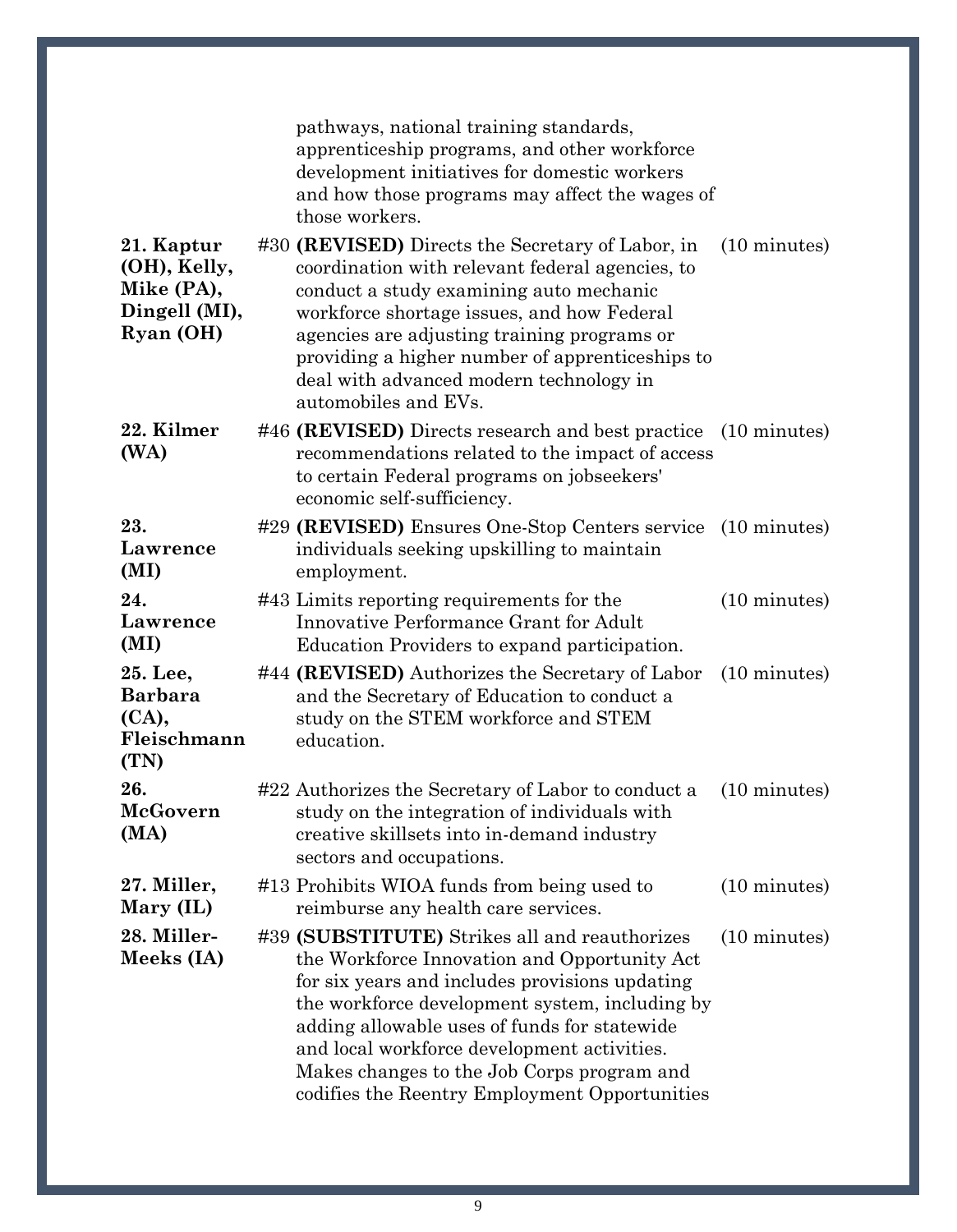program.

| 29. Morelle<br>(NY)                                  | #10 Requires the State to distribute funds made<br>$(10 \text{ minutes})$<br>available for Adult Education and Family<br>Literacy programs within 30 days after<br>approval of the unified State plan.                                                                                                                                                                                                                     |
|------------------------------------------------------|----------------------------------------------------------------------------------------------------------------------------------------------------------------------------------------------------------------------------------------------------------------------------------------------------------------------------------------------------------------------------------------------------------------------------|
| 30. Morelle<br>(NY)                                  | #11 Allows workforce development funds to be used<br>$(10 \text{ minutes})$<br>to raise awareness about the local workforce<br>system and for the marketing of such system.                                                                                                                                                                                                                                                |
| 31. Newman<br>(IL)                                   | #6 (REVISED) Strengthens financial literacy and (10 minutes)<br>empowerment activities for youth and adults<br>within the workforce system by adding<br>language to allow coordination with entities<br>that provide financial literacy education and<br>empowerment activities. Supports workers'<br>ability to understand relevant tax information<br>and obligations and adds language for financial<br>health factors. |
| 32. Phillips<br>(MN), Ross<br>(NC),<br>Sherrill (NJ) | #35 Includes information on entrepreneurship in<br>$(10 \text{ minutes})$<br>career and training services provided by One-<br>Stop Career Centers, which provide various<br>employment services and connects job seekers<br>with relevant trainings and education.                                                                                                                                                         |
| 33. Porter<br>(CA)                                   | #52 (LATE) Adds mental health experts to the<br>$(10 \text{ minutes})$<br>panel conducting Comprehensive Needs<br>Assessments for Youth Workforce Investment<br>Activities and adds mental health resources<br>training to Youth Workforce Training<br>Programs.                                                                                                                                                           |
| 34. Scanlon<br>(PA)                                  | #16 (REVISED) Expands eligibility for summer<br>(10 minutes)<br>and year-round employment programs for youth<br>and revises the language to better target youth<br>most in need of services.                                                                                                                                                                                                                               |
| 35. Scanlon<br>(PA)                                  | #36 Adds language for training on how to ensure<br>$(10 \text{ minutes})$<br>positive outcomes and service delivery<br>specifically for young people.                                                                                                                                                                                                                                                                      |
| 36. Scanlon<br>(PA)                                  | $(10 \text{ minutes})$<br>#37 Ensures that the Department of Labor's<br>technical assistance supports employers,<br>programs, and staff that mentor youth.                                                                                                                                                                                                                                                                 |
| 37.<br>Schneider<br>(IL)                             | #47 (REVISED) Clarifies performance<br>$(10 \text{ minutes})$<br>requirements for community colleges to qualify<br>for the strengthening community colleges<br>training grants program and directs the                                                                                                                                                                                                                     |